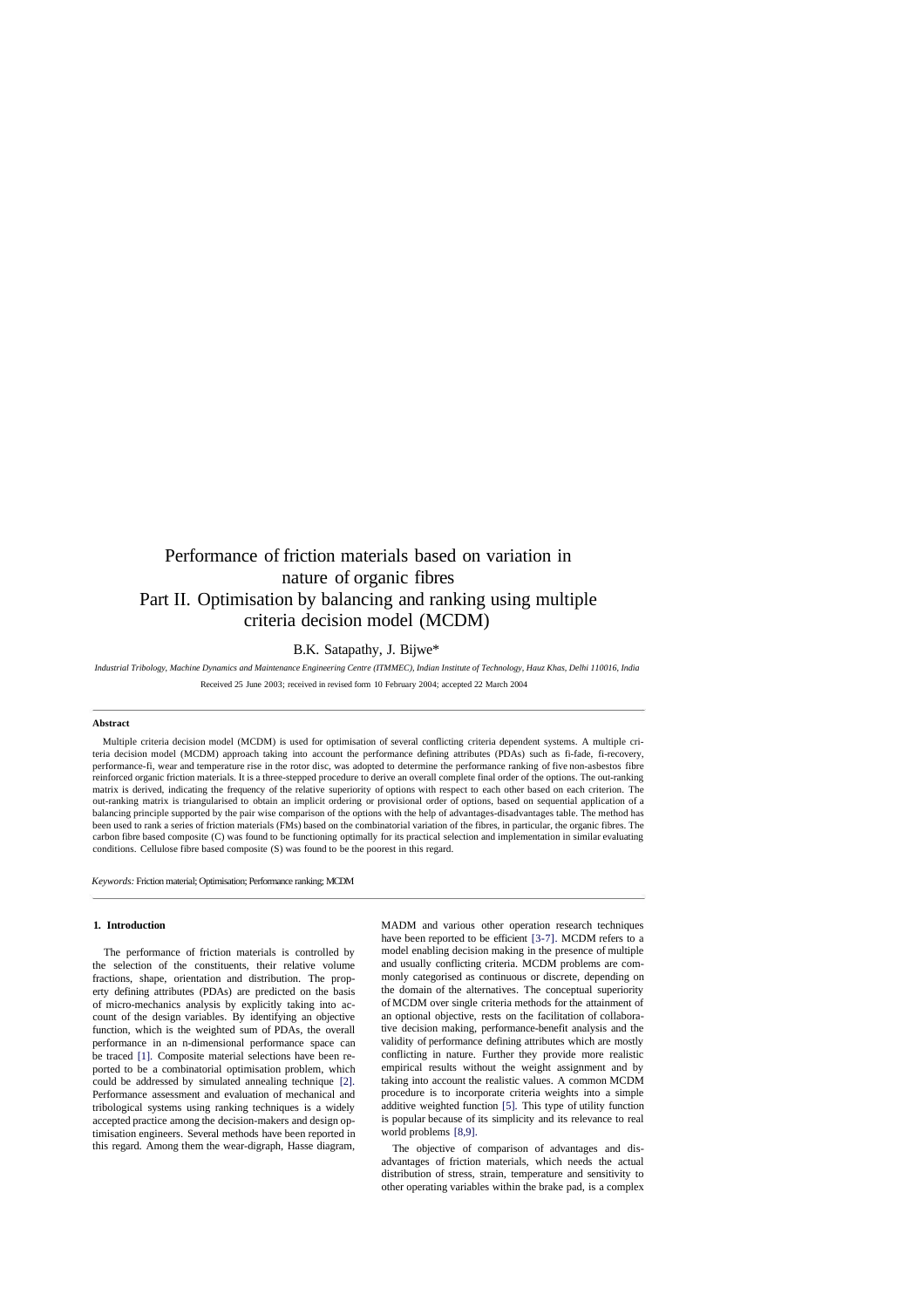#### 586 *B.K. Satapathy, J. Bijwe/Wear 257 (2004) 585-589*

task. Hence performance assessment and optimisation there of from a set of available options is a conflicting decision making task. In this scenario the present paper focuses on the use of multiple criteria optimisation by ranking and balancing method for the selection and design of an optimal composite, for friction applications. The method adopted in the present paper overcomes some of the deficiencies of other MCDM methods, such as subjective evaluation of criteria, scoring of options, statistical estimation of weights and specification of utility function for criteria [5,10].

## **2. The MCDM approach**

## *2.1. Data table and out-ranking matrix*

A detailed description of the five friction material systems (FMs) and the five criteria (Ci;  $i = 1, 2...$ , 5) are given in Tables 1 and 2, respectively. Table 3 elaborates the criteria values for the five friction material systems (FMs) evaluated and discussed in Part I of this paper [11].

The transitive overall final order of a finite set of options is derived on the basis of a stepwise ordering procedure following the balancing and ranking as the variants of MCDM. The model heeds to the assumptions of pair wise comparison of options among all the selected friction materials and the principle of balancing [10]. The method overcomes the conventional MCDM approaches based on the empirical rel-

| Table 1                                    |  |  |  |
|--------------------------------------------|--|--|--|
| Description of the five friction materials |  |  |  |

| Description of the five including materials |  |  |  |  |  |  |  |  |
|---------------------------------------------|--|--|--|--|--|--|--|--|
| Specification based on                      |  |  |  |  |  |  |  |  |
| net composition (wt.%)                      |  |  |  |  |  |  |  |  |
| 28% $BaSO4 + 0%$ organic fibre              |  |  |  |  |  |  |  |  |
| $25\%$ BaSO <sub>4</sub> + 3% aramid fibre  |  |  |  |  |  |  |  |  |
| 25% $BaSO4 + 3% PAN fibre$                  |  |  |  |  |  |  |  |  |
| 25% BaSO <sub>4</sub> + 3% cellulose fibre  |  |  |  |  |  |  |  |  |
| $25\%$ BaSO <sub>4</sub> + 3% carbon fibre  |  |  |  |  |  |  |  |  |
|                                             |  |  |  |  |  |  |  |  |

ative weight assignments. The MCDM problem is solved on the basis of a three-stepped method called the balancing and ranking method. The ranking of the friction materials based on the scores of performance defining attributes (PDAs) such as fade, recovery, friction coefficient, temperature rise and wear are taken for the definition of the superiority sequence of the options, on the basis of the data table as given in Table 3. Based on Table 3 and taking into account the pair wise comparison an advantages-disadvantages table is constructed (Table 4). The data table is used to derive an out-ranking matrix (Table 5). The latter indicates the frequency with which an option is superior to other options based on each criterion. Secondly the triangularisation of the out-ranking matrix is carried out to obtain an implicit pre-ordering of options, which is essentially a provisional ordering [12,13]. Thirdly the provisional ordering is further evaluated using screening and balancing operations based on an advantages-disadvantages table (Table 4), where the

Table 2

Description of the criteria for evaluating friction materials (FM)

| Criterion                       | Description of criterion                                                                                                                                                                                                                                                                                                                 |
|---------------------------------|------------------------------------------------------------------------------------------------------------------------------------------------------------------------------------------------------------------------------------------------------------------------------------------------------------------------------------------|
| Performance friction fade (PFF) | It is calculated on the basis of the difference between the performance friction coefficient and the friction<br>coefficient at the maximum disc temperature rise for every fade cycle runs which is normalised against the<br>number of fade cycle runs (5 in this case). The higher the fade the poorer the performance. Therefore the |
|                                 | options are ranked from the lowest to the highest values                                                                                                                                                                                                                                                                                 |
| Performance recovery (PR)       | It is the revival of the braking efficiency in terms of attaining the same performance after the friction                                                                                                                                                                                                                                |
|                                 | material is cooled down (by air blowing in this case) to a lower temperature. Therefore the options are                                                                                                                                                                                                                                  |
|                                 | ranked from the highest to the lowest                                                                                                                                                                                                                                                                                                    |
| Performance friction (PF)       | It is the average friction coefficient of all the 35 braking operations irrespective of the nature of the run, viz.                                                                                                                                                                                                                      |

| cold cycle, fade cycle and recovery cycle. The options are ranked from the highest to the lowest                  |
|-------------------------------------------------------------------------------------------------------------------|
| It is the frictional temperature rise of the rotor disc due to the friction braking irrespective of all the runs. |
| The lower the temperatures rise the better the performance as the thermal distortions and frictional              |
| undulations will be minimum. Hence the options are ranked from the lowest to the highest                          |
| It is the progressive removal of the material from the surface due to thermo-mechanical stresses caused by        |
| the frictional interactions. The lower the wear the higher the operational life expectancy. Hence the options     |
| are ranked from the lowest to the highest                                                                         |
|                                                                                                                   |

#### Table 3

Details of the performances of selected friction materials (FMs)

|                | Criteria         |                                    | Options |        |        |        |                 |  |  |  |
|----------------|------------------|------------------------------------|---------|--------|--------|--------|-----------------|--|--|--|
|                | Feature          | Measure                            | FM1     | FM2    | FM3    | FM4    | FM <sub>5</sub> |  |  |  |
| C <sub>1</sub> | Performance-[x   | ÷                                  | 0.316   | 0.329  | 0.295  | 0.438  | 0.297           |  |  |  |
| C <sub>2</sub> | [x-Fade]         | $\sqrt[0]{\mathbf{0}}$             | 13.92   | 13.37  | 18.2   | 18.26  | 2.357           |  |  |  |
| C <sub>3</sub> | [x-Recovery]     | $\mathbf{0}_{\mathbf{0}}^{\prime}$ | 106.32  | 106.99 | 109.83 | 111.87 | 108.00          |  |  |  |
| C <sub>4</sub> | Temperature rise | $\partial_{\alpha} C$              | 347     | 373    | 331    | 455    | 302             |  |  |  |
| C <sub>5</sub> | Wear volume      | cm <sup>2</sup>                    | 3.31    | 1.347  | 1.953  | 5.218  | 1.841           |  |  |  |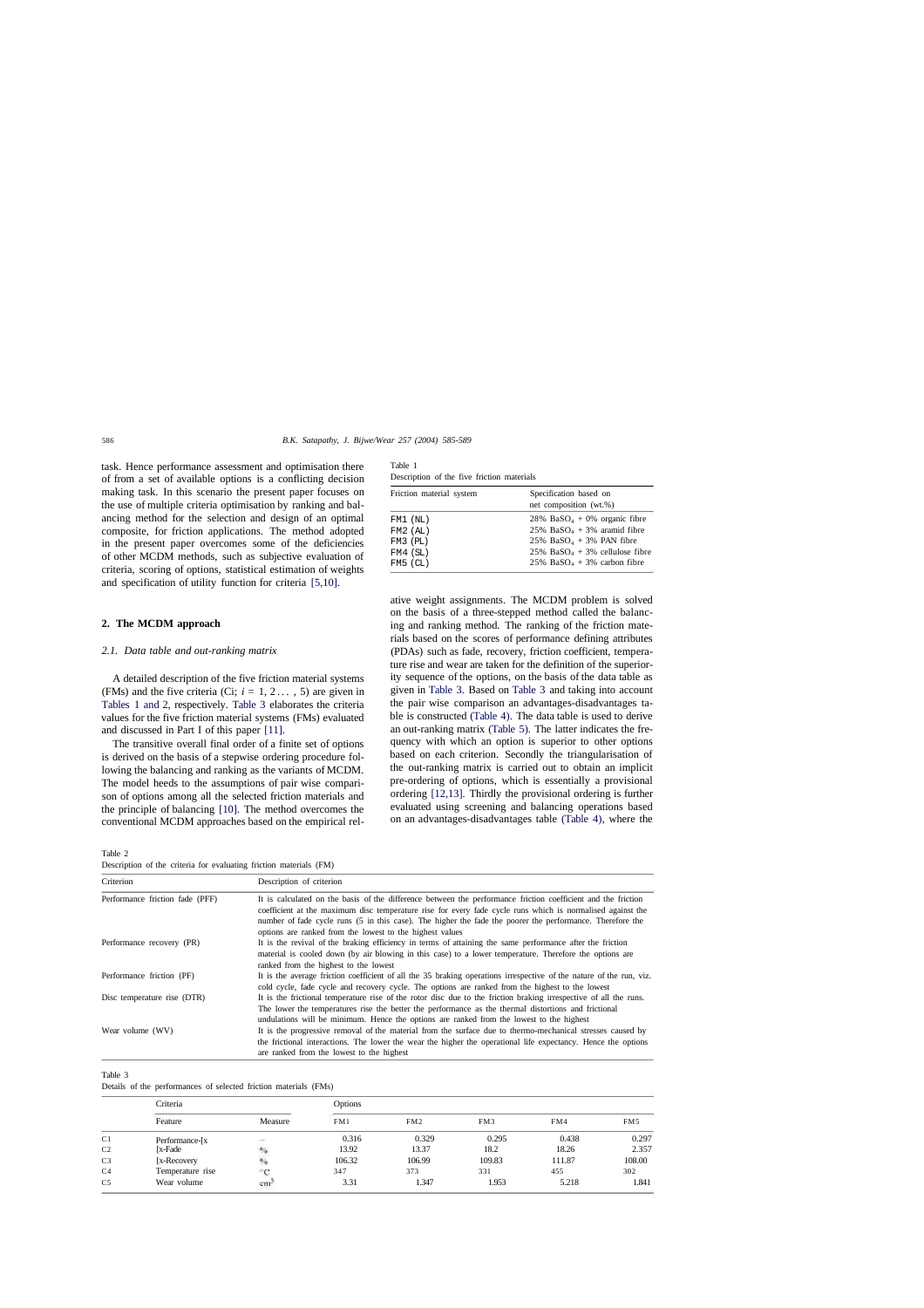*B.K. Satapathy, J. Bijwe/Wear 257 (2004) 585-589* 587

Table 4 Advantages-disadvantages table for 10 pairs of options and five criteria

|                | FM1/FM2  | FM1/FM3 | FM1/FM4 | FM1/FM5               | FM1/FM3 | FM1/FM4 | FM1/FM5 | FM1/FM4 | FM1/FM5              | FM1/FM5              |
|----------------|----------|---------|---------|-----------------------|---------|---------|---------|---------|----------------------|----------------------|
| C <sub>1</sub> | 1/2D1    | /3A11   | /4D11   | $1/5$ Al <sub>2</sub> | 2/3A1   | 2/4D1   | 2/5Al   | 3/4D1   | 3/5D1                | $4/5$ A <sub>1</sub> |
| C <sub>2</sub> | 1/2D2    | /3D21   | /4A21   | $1/5$ D,              | 2/3D2   | 2/4A2   | 2/5D2   | 3/4A2   | $3/5$ D,             | $4/5$ D,             |
| C <sub>3</sub> | 1/2D3    | /3D31   | /4D31   | $1/5$ D <sub>3</sub>  | 2/3D3   | 2/4D3   | 2/5D3   | 3/4D3   | $3/5$ A3             | $4/5$ A3             |
| C <sub>4</sub> | $1/2$ A4 | /3D41   | /4A41   | $1/5$ D.              | 2/3D4   | 2/4A4   | 2/5D4   | 3/4A4   | $3/5$ D              | $4/5$ D4             |
| C <sub>5</sub> | 1/2D5    | /3D51   | /4A51   | $1/5$ D <sub>5</sub>  | 2/3A5   | 2/4A5   | 2/5A5   | 3/4A5   | $3/5$ D <sub>5</sub> | $4/5$ D <sub>5</sub> |
| $EA$ :         |          |         |         |                       |         |         | ∸       |         |                      |                      |
| EΑ             | 4        | 4       |         | 4                     |         |         |         |         | 4                    |                      |

Triangularisation of the out-ranking matrices is conducted to obtain a new order of options. This resulting triangular out-ranking matrix is denoted as RT shown in Table 6. The triangular matrix systematically reorders thej options such that, out of a set of  $P = j!$  orders (in this case  $P = 5!$  = 120), the sum of the values above the main diagonal is a maximum in the matrix of the final order. The triangularisation method is generally applicable to quadratic matrices, such as input-output matrix or a voting matrix [13].

Table 5 Outranking matrix *(R)*

|                 | FM1 | FM <sub>2</sub> | FM3 | FM4 | FM <sub>5</sub> |
|-----------------|-----|-----------------|-----|-----|-----------------|
| FM1             |     |                 |     |     |                 |
| FM <sub>2</sub> |     |                 |     |     |                 |
| FM3             |     |                 |     |     |                 |
| FM4             |     |                 |     |     |                 |
| FM <sub>5</sub> |     |                 |     | ς   | ۰               |
|                 |     |                 |     |     |                 |

advantages and disadvantages are represented asAi and D  $(i = 1, 2, \ldots, 5)$ , respectively. This helps in establishing strict superiority relations forthe ordering of pairs of options.

## *2.2. Triangularisation of the out-ranking matrix*

The advantages-disadvantages table is developed, which combines the criteria with the pair wise comparison of options. The head row contains all possible pairs of options. If there are 'm' options, the maximum number of pairs is  $z = m(m - 1)/2$ . In this case,  $z = 10$ . The pair wise com-

In a completely triangular matrix, there are only zeros below the main diagonal, a situation, which is referred to as the total order structure. The occurrence of a total order structure implicates the transitive overall final order of options. Normally the order of options implied by the out-ranking matrix is not the final overall order of options. Therefore "Triangularisation" can be understood as a method for both, to test and to display the degree of achievement of (strong) transitive overall order of options.

Table 6 Triangular outranking matrix  $(R<sup>T</sup>)$ 

|                 | FM <sub>5</sub> | FM3 | FM <sub>2</sub> | FM1 | FM4 |
|-----------------|-----------------|-----|-----------------|-----|-----|
| FM <sub>5</sub> | ۰               | 4   | ว               |     |     |
| FM3             |                 |     |                 |     |     |
| FM <sub>2</sub> |                 |     |                 |     |     |
| FM1             |                 |     |                 |     | ٦   |
| FM4             |                 |     |                 |     |     |

The degree of linearity of a triangularised matrix is measured by *λ,* where

$$
k = \frac{\sum_{j < k} r_{jk}}{\sum_{j \neq k} r_{jk}}, \quad 0.5 \le \lambda \le 1
$$

The degree of linearity of the matrix given in the table is 0.68. *λ* indicates how much an order of options deviates from the ideal case of  $\lambda = 1$ , which implies a strong linear order, say, A-C, for which the transitivity condition applies [8].

The performance orders of the friction materials with respect to each criterion on the basis of Table 3 are given below

|  | $C1$ : FM4 > FM2 > FM1 > FM5 > FM3    |  |  |  |  |  |
|--|---------------------------------------|--|--|--|--|--|
|  | $C2$ : FM5 > FM3 > FM2 > FM1 > FM4    |  |  |  |  |  |
|  | $C3$ : FM $4 > FM3 > FM5 > FM2 > FM1$ |  |  |  |  |  |
|  | $C4$ : FM5 > FM3 > FM1 > FM2 > FM4    |  |  |  |  |  |
|  | C5: FM2 > FM5 > FM3 > FM1 > FM4       |  |  |  |  |  |
|  |                                       |  |  |  |  |  |

## *2.3. Advantages-disadvantages table*

parisons are made in terms of quantities, i.e., on a cardinal scale. For example: FM1 has comparative disadvantage relative to FM2 since FM2 was superior to FM1 with respect to the first criteria (C1). Hence it is denominated as 1/2D1. In contrast, with respect to the fourth criterion (C4), the FM1 has a comparative advantage as compared to FM2, as FM1 was superior to FM2. This is denominated as 1/2A4. This table containing the votes of out-ranking matrix shows how the quasi-votes are split by criteria or equivalently, the criterion dependent advantages and disadvantages.

## *2.4. Balancing of the problems*

The balancing problem involves the comparison of two options with respect to a set of advantages and disadvantages, which are separate binary decision problems. For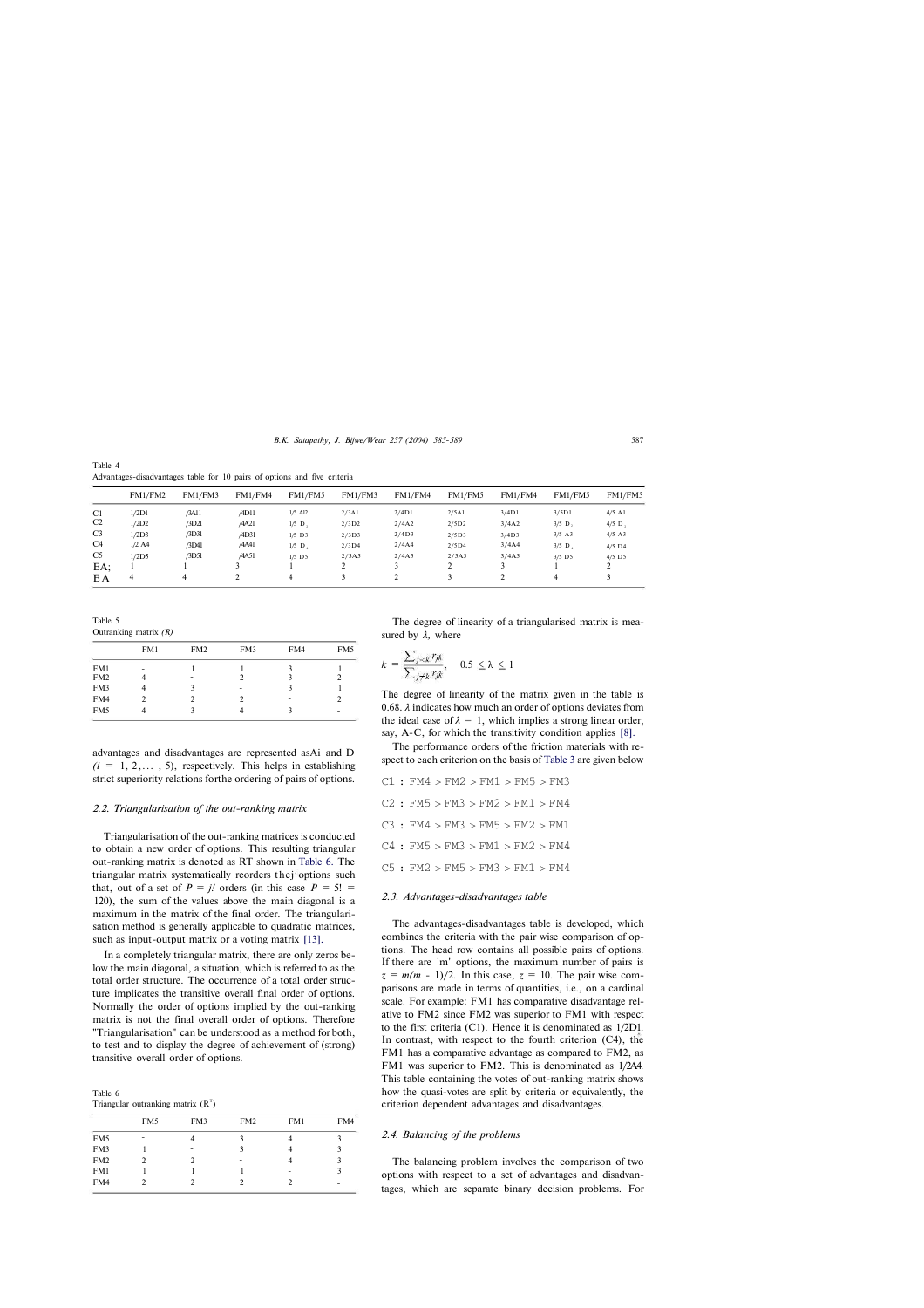## 588 *B.K. Satapathy, J. Bijwe/Wear 257 (2004) 585-589*

example, in the first column of Table 5 of FM1/FM2 represents separate binary decision problem consisting of one advantage and four disadvantages. This implies that FM1 is at a disadvantage as compared to FM2. The binary problem is then solved with respect to the advantages and disadvantages of options and they are further reordered. The triangular out-ranking matrix given in Table 6 indicates the following provisional ordering of options: FM5 > FM3 > FM2 >  $FM1 > FM4$ . It is the starting matrix used in the stepwise procedure. This matrix is at the helm of the procedure and the goal of the same is to convert as many pairs of the entries above the diagonal to 5:0 pairs as warranted by the judgements of the decision-maker. A final solution in terms of the overall ordering of the options is reached when this conversion is completed. The provisional ordering of the triangular out-ranking matrix is attempted sequentially so as to attain a maximised value of the difference of  $J2^rjk$  below the diagonals from that of the above the diagonal elements [13].

The logical implication of the transitivity condition is used while going for the stepwise procedure. For example, if the *(m -* 1) pair wise comparisons above and along side the diagonal is given in Table 6 and the remaining pair wise comparisons in the upper triangle are implied by transitivity. To elicit a maximum number of transitivity implications triangularisation is the prime objective, when the *(m -* 1) pairs of options above and along side the diagonal are given.

For example, if the pair wise comparisons above and along side the diagonal, FM5/FM3, FM3/FM2, FM2/FM1 and FM1/FM4, are given, the remaining six pair wise comparisons FM5/FM2, FM5/FM1, FM5/FM4, FM3/FM1, FM3/FM4 and FM2/FM4 are implied. Such implicative comparisons are determined as follows:

|  | $FM5 > FM3$ and $FM3 > FM2 \rightarrow FM5 > FM2$ |  |  |  |  |
|--|---------------------------------------------------|--|--|--|--|
|  | $FM5 > FM2$ and $FM2 > FM1 \rightarrow FM5 > FM1$ |  |  |  |  |
|  | $FM5 > FM1$ and $FM1 > FM4 \rightarrow FM5 > FM4$ |  |  |  |  |
|  | $FM3 > FM2$ and $FM2 > FM1 \rightarrow FM3 > FM1$ |  |  |  |  |
|  | $FM3 > FM1$ and $FM1 > FM4 \rightarrow FM3 > FM4$ |  |  |  |  |
|  |                                                   |  |  |  |  |

FM2 > FM1 and FM1 > FM4 -> FM2 > FM4

These implicative comparisons simplify the balancing problems. In the best case, shown above, where all pair wise comparisons above and along side the diagonal (FM5/FM3, FM3/FM2, FM2/FM1 and FM1/FM4) are confirmed which leaves out four balancing problems that are solved as illustrated in Table 7.

To reach the final order of options through the final triangular out-ranking matrix a multi-stepped approach has been adopted. For example suppose that the first decision, FM3 is superior to FM5, instead of FM5 being superior to FM3. Then the entries 3 versus 5 have to be inversed. This change requires a new "Triangularisation", which results in another provisional order of options and another first provisional triangular out-ranking matrix. Consequently, the pair Table 7

|  |  |  |                                                                 |  | Illustration of stepwise procedure to the final triangular outranking matrix |  |
|--|--|--|-----------------------------------------------------------------|--|------------------------------------------------------------------------------|--|
|  |  |  | and the final order of options (final ranking of the materials) |  |                                                                              |  |

|                 | FM <sub>5</sub>                    | FM3                      | FM <sub>2</sub>                                 | FM1            | FM4 |  |
|-----------------|------------------------------------|--------------------------|-------------------------------------------------|----------------|-----|--|
|                 | Triangular' outranking matrix      |                          |                                                 |                |     |  |
| FM5             |                                    | $\overline{4}$           | 3                                               | 4              | 3   |  |
| FM3             | 1                                  | $\overline{\phantom{0}}$ | 3                                               | $\overline{4}$ | 3   |  |
| FM <sub>2</sub> | 2                                  | $\overline{\mathbf{c}}$  |                                                 | $\overline{4}$ | 3   |  |
| FM1             | $\mathbf{1}$                       | $\mathbf{1}$             | 1                                               |                | 3   |  |
| FM4             | $\overline{2}$                     | $\overline{c}$           | $\overline{2}$                                  | $\overline{c}$ |     |  |
|                 |                                    |                          | First provisional triangular outranking matrix  |                |     |  |
| FM5             |                                    | 5                        | 3                                               | 4              | 3   |  |
| FM3             | $\overline{0}$                     | $\overline{a}$           | 3                                               | $\overline{4}$ | 3   |  |
| FM <sub>2</sub> | 2                                  | $\mathfrak{2}$           |                                                 | 4              | 3   |  |
| FM1             | $\mathbf{1}$                       | $\mathbf{1}$             | 1                                               |                | 3   |  |
| FM4             | $\overline{c}$                     | $\overline{2}$           | $\overline{c}$                                  | $\overline{c}$ |     |  |
|                 |                                    |                          | Second provisional triangular outranking matrix |                |     |  |
| FM <sub>5</sub> |                                    | 5                        | 5                                               | 4              | 3   |  |
| FM3             | $\overline{0}$                     |                          | 5                                               | $\overline{4}$ | 3   |  |
| FM <sub>2</sub> | $\overline{0}$                     | $\mathbf{0}$             |                                                 | 4              | 3   |  |
| FM1             | 1                                  | 1                        | 1                                               |                | 3   |  |
| FM4             | $\overline{c}$                     | $\overline{c}$           | $\overline{c}$                                  | $\overline{c}$ |     |  |
|                 | Third triangular outranking matrix |                          |                                                 |                |     |  |
| FM5             |                                    | 5                        | 5                                               | 5              | 3   |  |
| FM3             | $\overline{0}$                     | $\rightarrow$            | 5                                               | 5              | 3   |  |
| FM <sub>2</sub> | $\overline{0}$                     | $\theta$                 |                                                 | 5              | 3   |  |
| FM1             | $\mathbf{0}$                       | $\theta$                 | 0                                               |                | 3   |  |
| FM4             | $\overline{2}$                     | $\overline{c}$           | $\overline{c}$                                  | $\overline{c}$ |     |  |
|                 | Final triangular outranking matrix |                          |                                                 |                |     |  |
| FM <sub>5</sub> |                                    | 5                        | 5                                               | 5              | 5   |  |
| FM3             | $\mathbf{0}$                       |                          | 5                                               | 5              | 5   |  |
| FM <sub>2</sub> | $\mathbf{0}$                       | 0                        |                                                 | 5              | 5   |  |
| FM1             | $\Omega$                           | 0                        | $\theta$                                        |                | 5   |  |
| FM4             | $\mathbf{0}$                       | 0                        | $\theta$                                        | $\overline{0}$ |     |  |

wise comparisons above and alongside the diagonal become different and then subsequently another second balancing problem will be chosen, and so on, till all the entries above the diagonal are maximised (in the present case it is 5, since the number of criteria are 5), as elaborated in Table 7.

## *2.5. The significance of judgements*

The balancing approach differs from the traditional MCDM method of assignment of prior weights to the criteria. Further it also allows integration of both the balancing of the relative advantages and disadvantages of pairs of options while simultaneously taking into account the different importance of the criteria. The advantages-disadvantages table operates at the factual level because other than the factual relations between the alternatives comprising each pair no other qualitative relations are taken into account. The final order of options for decision making is determined by solving the 10 balancing problems stated in Table 4.

#### *2.6. Final ordering of options*

The sequential elimination from the complete enumeration of possible orders, which are inconsistent with the